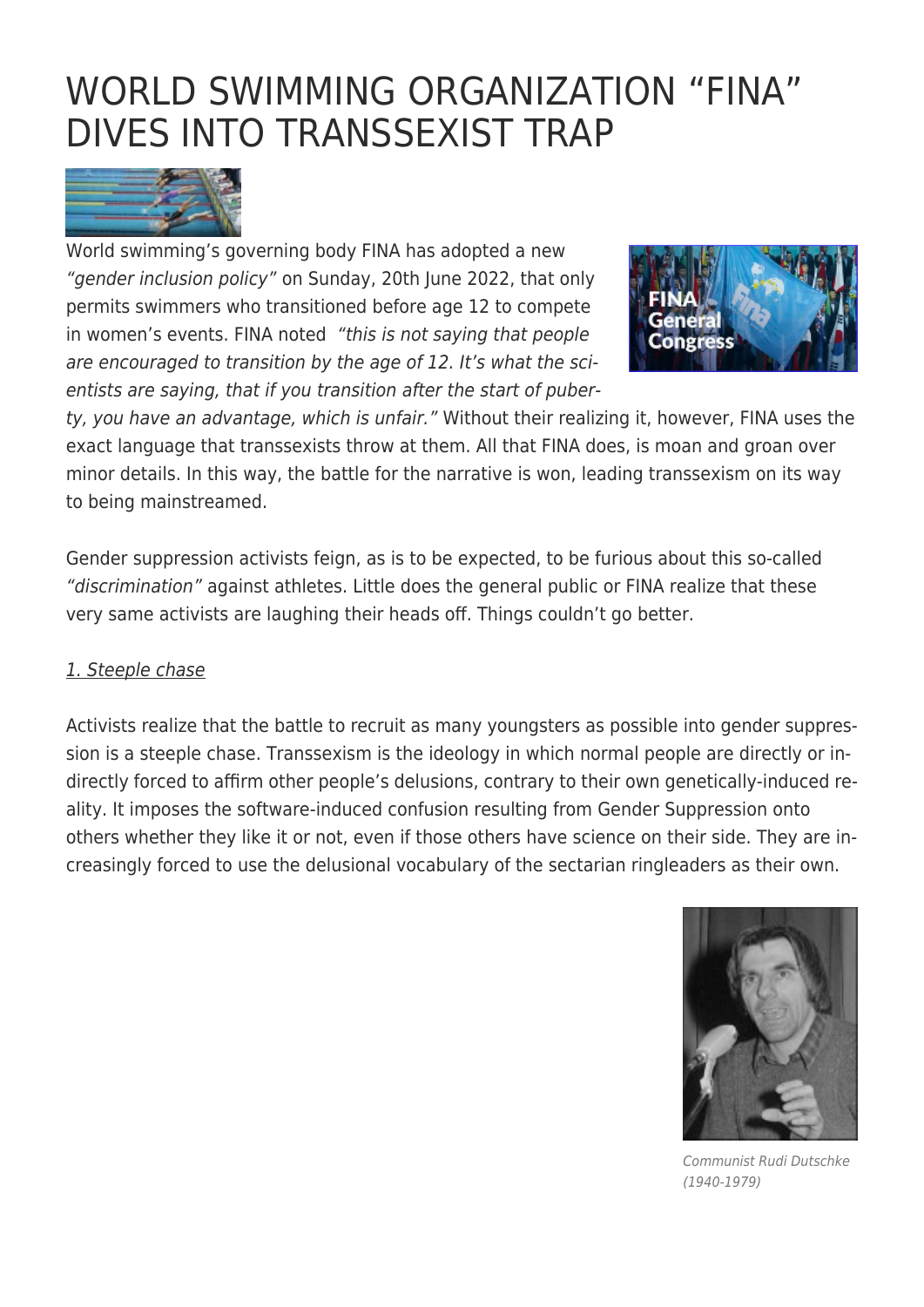German radical left-wing activist [Rudi Dutschke](https://en.wikipedia.org/wiki/Rudi_Dutschke) called it in 1967: "The long march through the institutions". And what a beautiful hurdle it was in the chase of June 2022 at the pool.

We see that FINA does not resist this brand-new transssexist ideology as such and that it joins the choir of those people who do indeed believe and proclaim that the normal development of the body is one hell of a medical problem: normality is a mess and may very often need to be fixed. This governing board reduces gender suppression to merely a question of age, and blood levels, and the duration of the treatment, but the "treatment" itself is not challenged.

They have taken a deep plunge into the transsexist trap. Going with the flow, they unknowingly profess their faith and belief in the ultimate conversion therapy of our time: converting from man to woman and cheering the victims on, all the way. FINA does not defy the notion.

The human body is not pathological of itself, therefore it does not need to be fixed. When in the [sex chromosomes \(nr.23\)](https://scopeheal.com/chromosome-23/) in the cell nucleus a verifiable abnormality is present after robust genetic mapping [\(syndromes](https://www.merckmanuals.com/home/children-s-health-issues/chromosome-and-gene-abnormalities/overview-of-chromosome-and-gene-disorders) like Duchenne, Turner, Klinefelter, Fragile X, Noonan, etc.), then a medical approach is an option. But in lack of such findings, all medicalization and pathologizing of healthy bodies is considered unethical and is to be condemned.

The new priests of transsexism are the rich plastic surgeons who revel in the possibilities of modern-day surgery to treat non-medical issues. Their industry offers nose jobs, liposuction, and a new vagina for the hardcore woman inside all of us, so they advertise.



Delusion-affirming procedures performed on victims with healthy bodies are an abuse of medical science. A healthy body needs to be respected by the medical community, so most doctors feel: if it ain't broke, don't fix it. Gender suppression is practiced in the obscure fringes of the medical world. Their ideology follows the conspicuously unconventional and bizarre logic seen in other forms of alternative medicine.

Anorexia nervosa patients cry: "how I hate being fat". Gender suppression victims cry: "how I hate being me". For the radical lobby, this hurdle of the swimming pools worldwide is a glorious day. May many more days come, one at a time. One hurdle down, nine to go.

Deliberately, they keep the general public oblivious to the fact that gender suppression is a transient condition. You are transient, not transgender. This means that most gender-suppression victims get over the suppression sooner or later, as long as the suppression is not encouraged and glorified. Or turned into a physical reality with the blocking of puberty in Gender Suppression Facilities, an attack on the victims' human body that FINA apparently just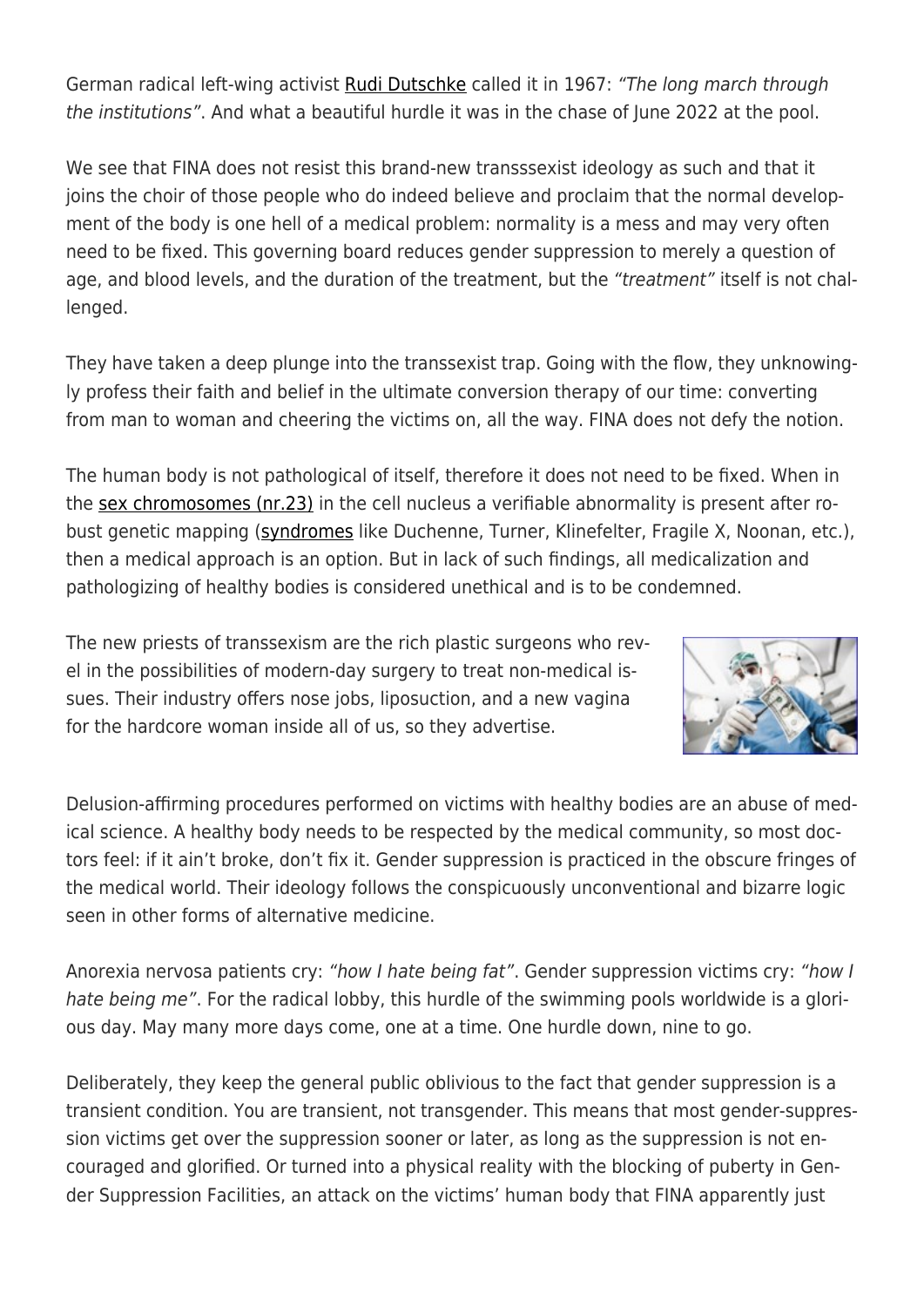takes for granted and has no problems with.

Gender confusion boils down to rejection of the own healthy body. "Treatment" with hormones and subjection to surgical devices convey the same message: rejection. The quacks reinforce the self-hatred. It is then left to the, often autistic, adolescent to make sense of it. Many of these mentally challenged victims smash the mirror in their room in sheer bewilderment, hoping that hormone pills will bring a magical quality to the void that they feel in their deluded life, now that they have smashed and suppressed the essence of their humanity.

Post-feminism has deconstructed the biology of the human race and social media have become the messengers. An epidemic of loneliness and lack of connectedness is largely responsible for the staggering rise in child and adolescent suicides, people who clearly cannot handle the pervasive intrusions of post-feminism into their lives.



T. Steensma, Amsterdam

The controversial chairman of the Dutch gender suppression facility in Amsterdam, Thomas Steensma, (2018), even [admits:](https://www.kqed.org/futureofyou/441784/the-controversial-research-on-desistance-in-transgender-youth)

"For decades, follow-up studies of transgender kids have shown that a substantial majority — anywhere from 65 to 94 percent — eventually ceased to identify as transgender."

The British Royal College of Psychiatrists [agrees](https://www.rcpsych.ac.uk/pdf/PS02_18.pdf) (2018) that



"For most of the history of psychiatric practice, transgender and gender-diverse individuals are considered to have a psychiatric diagnosis. Psychiatric disorders (particularly anxiety, depression and acts of self-harm) in treatment-seeking gender-dysphoric patients are much more common than in non-affected people".

There is no scientific proof stating that gender suppression is normal; it is based on the pri-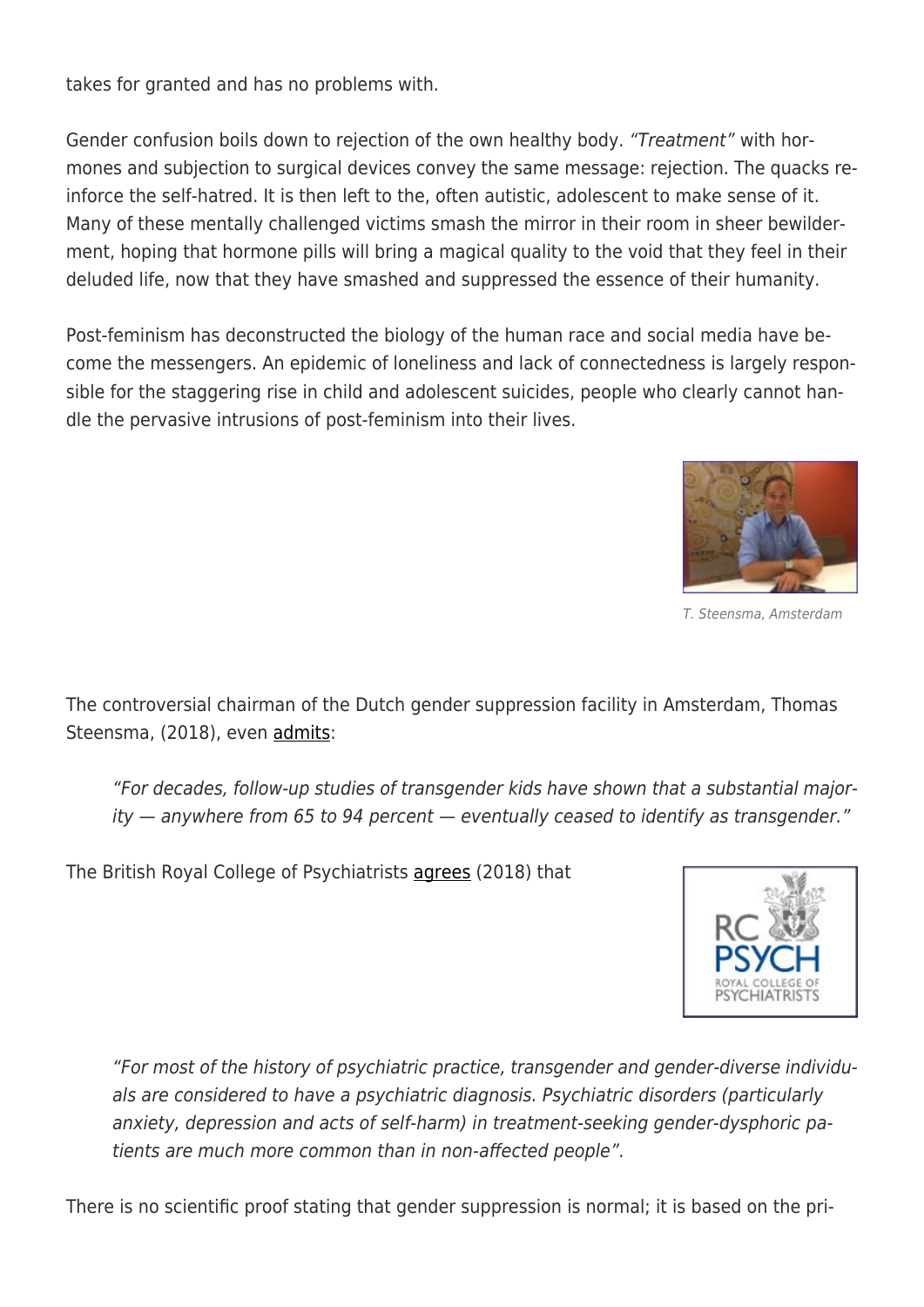vate opinions of New York gay-scene based <u>lack Drescher</u>, a friend of the discredited Dean Hamer (his "[gay gene](https://exgaycalling.com/2022/01/01/exploring-your-full-sexual-potential-part-38-the-ancient-myths-of-changelings/)" turned out to be science fraud), and a proponent of the ["born that](https://exgaycalling.com/2016/10/08/apa-finally-agrees-people-are-not-born-that-way/) [way"](https://exgaycalling.com/2016/10/08/apa-finally-agrees-people-are-not-born-that-way/) [myth](https://exgaycalling.com/2016/10/08/apa-finally-agrees-people-are-not-born-that-way/) with which he has infiltrated multiple organizations, including the WHO.

The UK National Children's Bureau (2021) [writes:](https://www.ncb.org.uk/sites/default/files/uploads/attachments/Gender%20Dysphoria%20Paper%20-%20Final6.pdf)

"We are concerned by the reported levels of distress and unmet needs. Gender identity issues are a significant factor in child suicides. We are uneasy about the lack of high- -quality evidence and investigation particularly around the disproportionate number of children presenting with gender dysphoria who are also on the autism spectrum. We are also worried about puberty blockers that have been prescribed for children who identify as gender dysphoric without having been licensed or investigated in the UK, EU, or US for that specific purpose. We haven't sufficiently prioritised identifying what works for children and any possible adverse impacts.

"A similar picture exists in respect to non-drug-related interventions. A recent study of 52 affirmative therapy interventions, commonly used with children, found that there was strong evidence for effectiveness for only 30%."

 $\frac{1}{200}$ 

In 2007 in the UK, 51 children and youths were referred to Gender Suppression Facilities; in 2016, [this figure rose](https://www.ncb.org.uk/sites/default/files/uploads/attachments/Gender%20Dysphoria%20Paper%20-%20Final6.pdf) to 1766. Medically speaking, this is an epidemic, seen only in the West, and cannot be explained by the hardware narrative. The contribution of delusion-affirming procedures to these statistics is not to be overlooked.

#### 2. The camel in the room

In 1989, radical gay activists Kirk and Madsen wrote in their leaflet "The Gay Agenda" (page 2, [download here](https://www.jesus-is-savior.com/Evils%20in%20America/Sodomy/homosexual_agenda_exposed.pdf)):







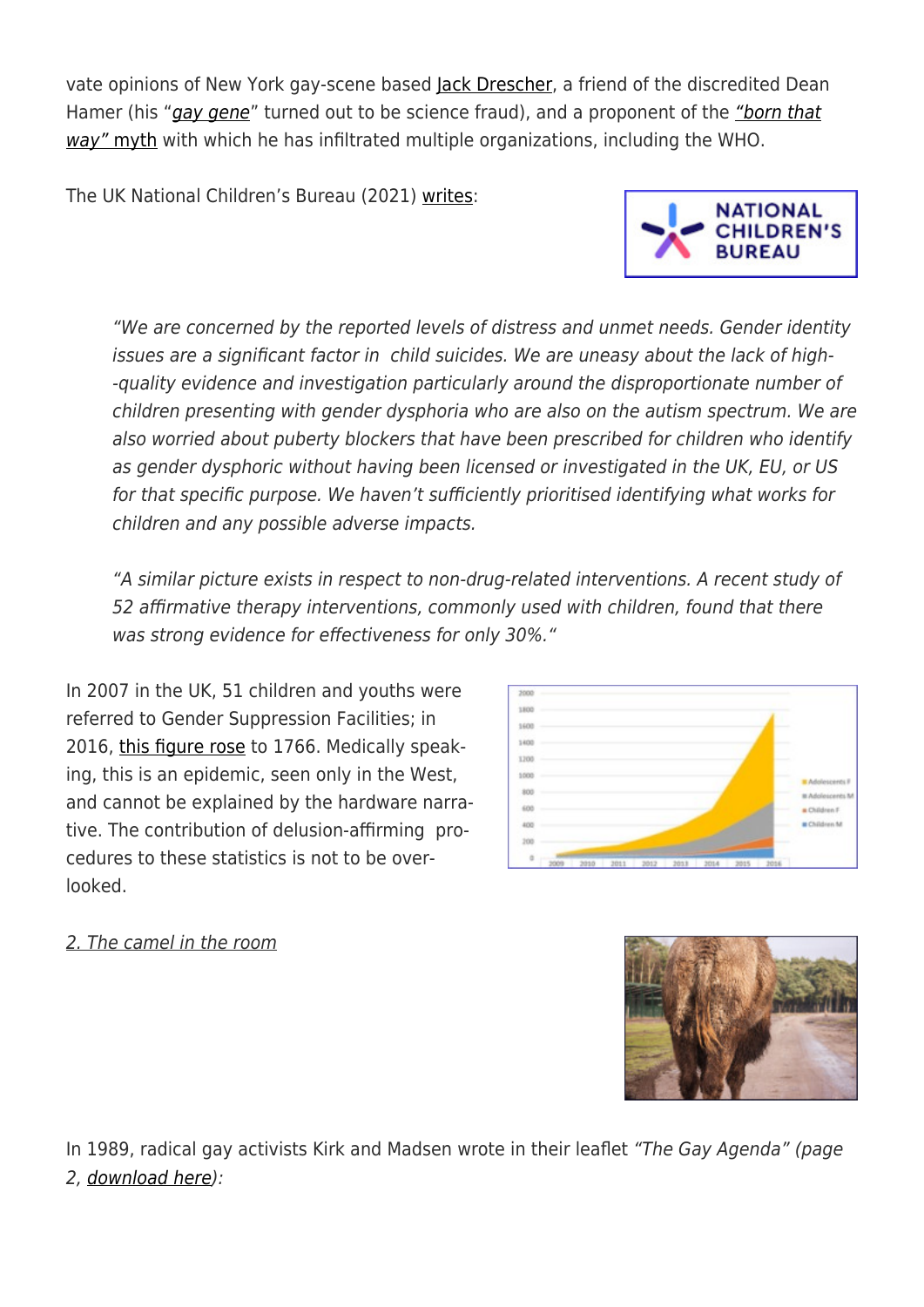"LGBT rights should be reduced to an abstract social question as much as possible. First let the camel get his nose inside the tent — only later his unsightly derriere!"

In Wikipedia, we [read](https://en.wikipedia.org/wiki/Long_march_through_the_institutions),



Mao Tse Tung's Long March, 1934

"The long march through the institutions" is a slogan coined by Communist student ac-tivist [Rudi Dutschke](https://en.wikipedia.org/wiki/Rudi_Dutschke) around 1967 to describe his strategy for establishing the conditions for revolution: subverting society by infiltrating institutions such as the professions. He borrowed the term from Mao Tse Tung's historic Long March of 1934."

A left-wing colleague of his, the German Marxist [Herbert Marcuse](https://en.wikipedia.org/wiki/Herbert_Marcuse) (1898-1979) wrote:



Communist Herbert Marcuse

"To extend the base of the student movement, Rudi Dutschke has proposed the strategy of the long march through the institutions: working against the established institutions while working within them, but not simply by 'boring from within', rather by 'doing the job', learning how to program and read computers, how to teach at all levels of education, how to use the mass media, how to organize production, how to recognize and eschew planned obsolescence, how to design, et cetera.

The long march includes the concerted effort to build up counter-institutions. They have long been an aim of the movement but the lack of funds was greatly responsible for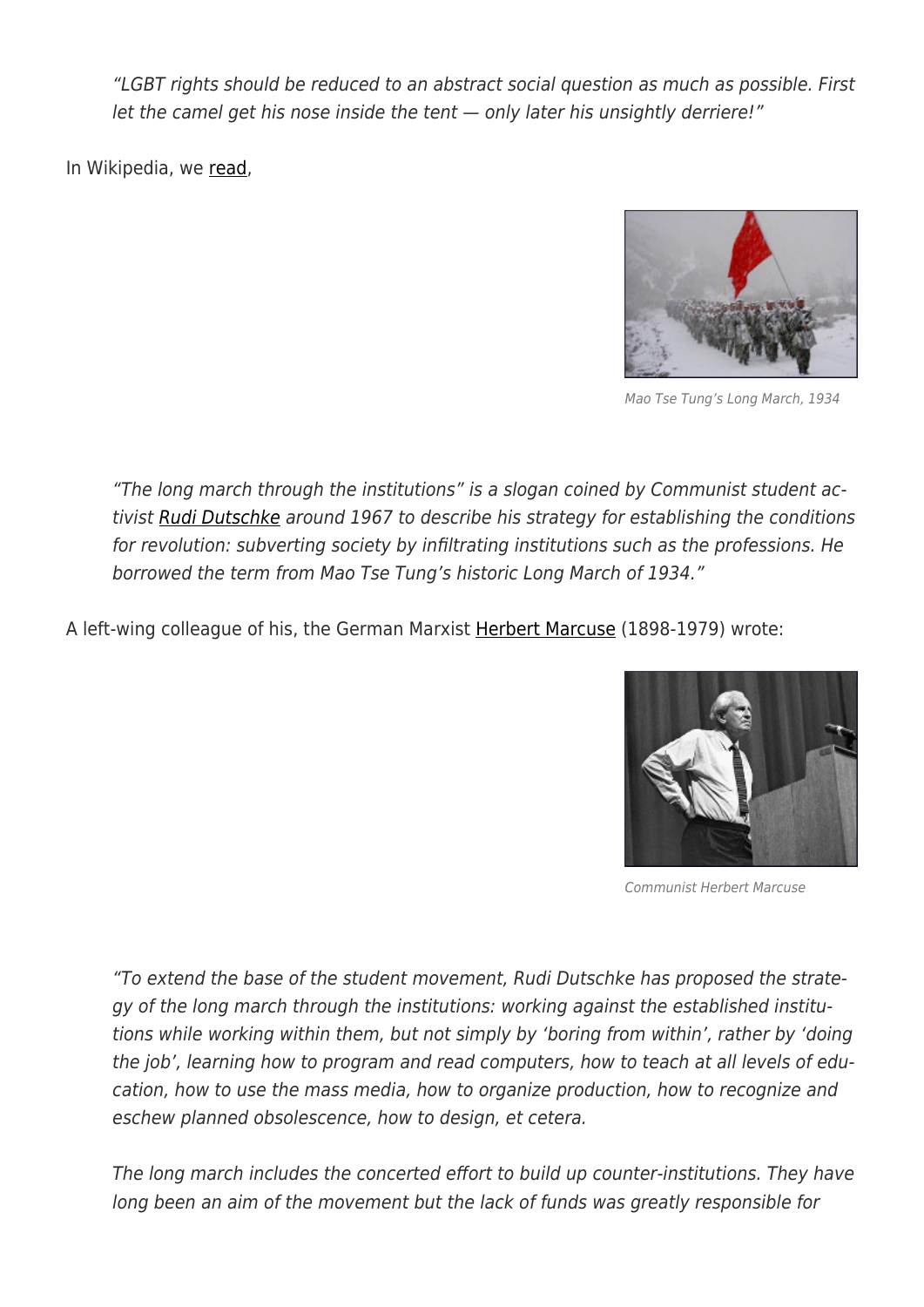their weakness and their inferior quality. They must be made competitive. This is especially important for the development of radical, "free" media. The fact that the radical Left has no equal access to the great chains of information and indoctrination is largely responsible for its isolation".

Well, the gender-suppression lobby and the radical gay-liberation army have taken this to heart, as we now see an annual budget of \$1 billion, the appropriation of "free" media, the indoctrination and control of all social media in the West where anything considered being against the radical LGBT agenda is immediately deleted from sight: the Cancel Culture. Marcuse wanted the Left to be radical, so he writes. Marcuse is getting it radical, merely a few decades later.

Dutschke may have died at age 39 but he certainly is not turning in his grave when we see radical hurdles being taken, the way he and Marcuse suggested. Current Western thought was

already shaped and groomed half a century ago. And the chase is on; in fact, it has never been [better](https://www1.cbn.com/cbnnews/us/2018/september/4-000-explosion-in-kids-identifying-as-transgender-docs-perform-double-mastectomies-on-healthy-teen-girls).

# 3. FINA chews on the bones of minor issues

On the subject of the FINA, we [read](https://www.pbs.org/newshour/world/world-swimmings-governing-body-adopts-new-rules-for-transgender-athletes),

"The members voted 71.5% in favor at the organization's extraordinary general congress after hearing presentations from three specialist groups — an athlete group, a science and medicine group, and a legal and human rights group — that had been working together to form the policy".

What's most concerning about this prose, from a moderate activist point of view, is that a "science and medicine group" was consulted. Who, for heavens sake? As though science is a single entity! It thrives from discussion and antagonism. No antagonism, no science. No discussion, no progress.

We know that, as of 2015, the activist 'US Association of LGBT Psychiatrists' has [taken over](http://www.aglp.org/) the US American Psychiatric Association on all issues regarding our sexuality and that the new President of APA is a proud and out radical member of this activist group, ruling all. The long march through the in-







4,000% Explosion in Kids Identifying as **Transgender, Docs Perform Double Mastectomies on Healthy Teen Girls**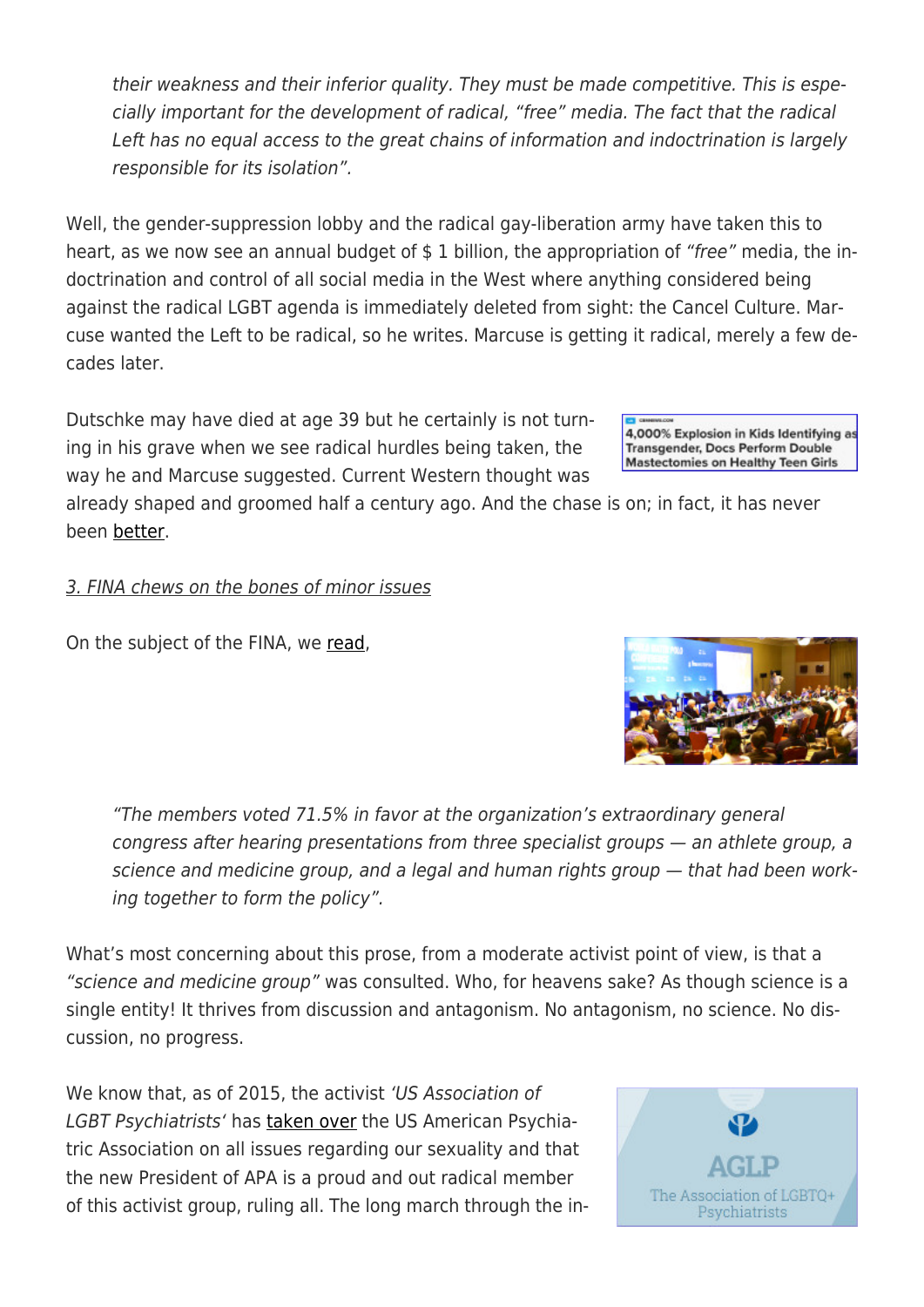stitutions has paid off. They now pull the shots, they now define psychiatry itself.

Their holy grail is the struggle for ownership of the narrative, the monopoly of viewpoints. Although recent science proves that each and every person can experience same-sex sexualizations and be bogged down by feeling misplaced in comparison to others, they make it look as though we are facing a separate monkey race, the ultimate self-stigmatization forcing generations into an agonizing and lonely desert of apartheid.

Due to new laws in AU on any therapy which defies all that this association stands for, people like yours truly will face ten years incarceration for mentioning scientific facts if we ever show our face in Melbourne, as of 2022.

### 4. The human rights of psychiatric patients

It is disturbing to see how mainstream psychiatrists do not see themselves as a " human rights group" and how they follow the lead of others. Who else sees the suffering from so close by? They leave that up to the LGBT crowd for fear of being bullied. And bullied they will be. Critical thinking has hence died a peaceful death round about 1980. Mainstream psychiatrists placidly look the other way, the ultimate client negligence and discrimination. "Oh well, leave them to it", so they appear to mutter as they yawn.



Varun Warrier, Cambridge UK

In a huge [study](https://www.nature.com/articles/s41467-020-17794-1) of more than half a million subjects, published in 2020, Varun Warrier et al. report:

"Autistic children have an eight times higher rate of becoming a victim of gender suppression in modern Western culture compared to non-autistic children. Researchers also found in victims a four times higher rate of other neurodevelopmental and psychiatric diagnoses than in non-gender-suppressed children."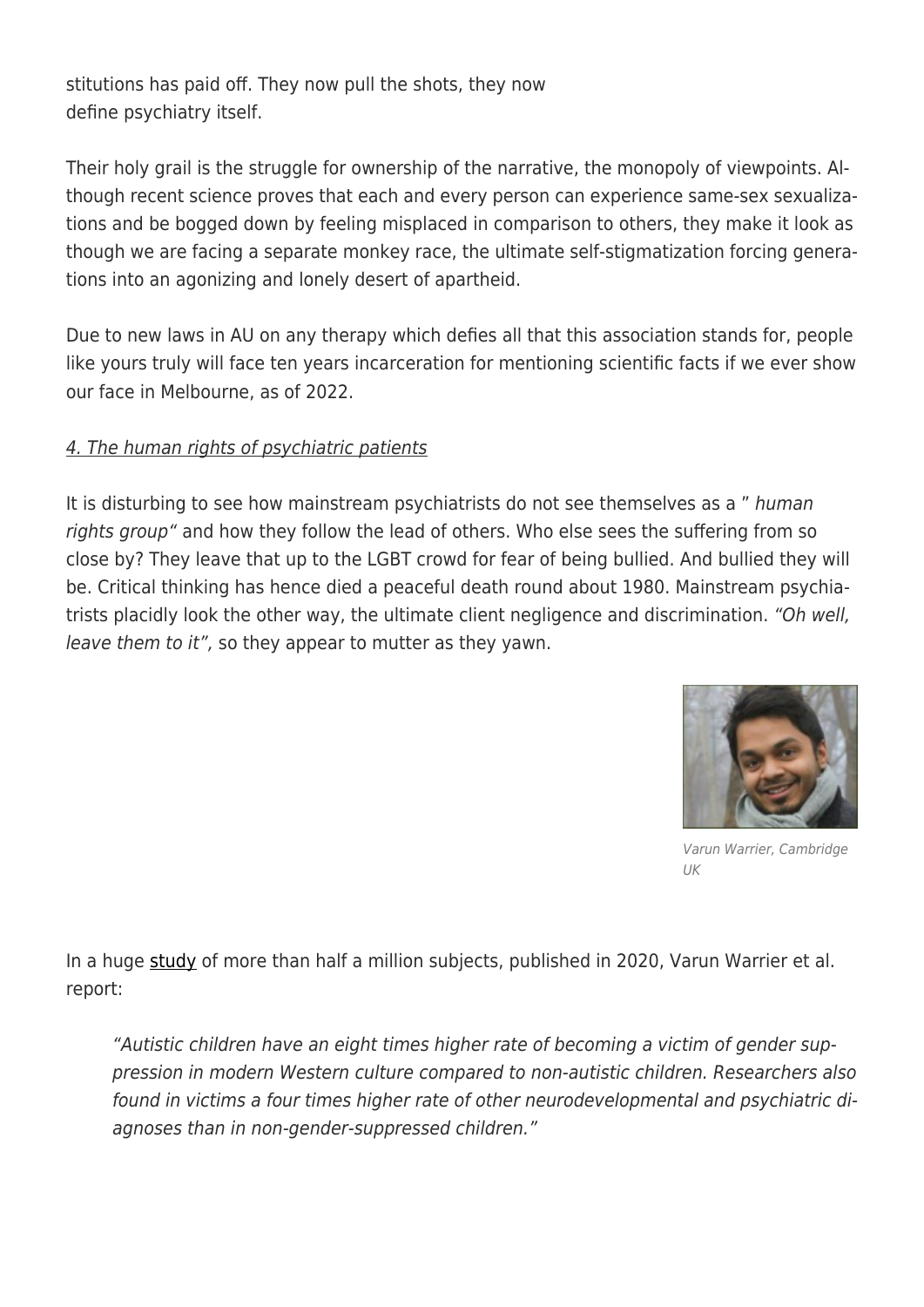

Gender suppression activist Jack Drescher, NY gay scene

Who cares about your autistic or otherwise challenged kid when activists follow Marcuse's recommendations to infiltrate the professions and to indoctrinate the "free" media? US 'LGBT' psychiatrists under leadership of Drescher take control of APA as they indulge in projecting all woe onto society, onto others, onto the dirty and filthy healthy lot, people who, in their eyes, need to be "fixed".



Diane Ehrensaft

The director of the UCSF's gender suppression facility, Diane Ehrensaft, is [clear](https://www.kqed.org/futureofyou/441784/the-controversial-research-on-desistance-in-transgender-youth) in, what appears to be, her sermon on the mount:

"Why are we asking a child to conform to something that is not them because society hasn't done its learning yet? It's time to teach society."

We ask: who do you call "society"? Is that not a convenient social construct? "It's" learning?? Who is " $it$ "? Is she referring to scientific facts that need to be taught (but these are not on her side) or does she mean Gender Suppression Ideology that needs to be mainstreamed? Her stance does justice to the accusation that her facility, and thereby this whole Gender Suppression movement, truly is a sect, preaching to the world.

She expresses the essence of the transsexist trap, namely that gender confusion is not feelings that you transiently happen to have, but something that you inevitably are. As though she is playing with plasticine, she is creating the illusion of innateness by her careful and pertinent choice of words. Sociologists call this stigmatization. At her facility, children are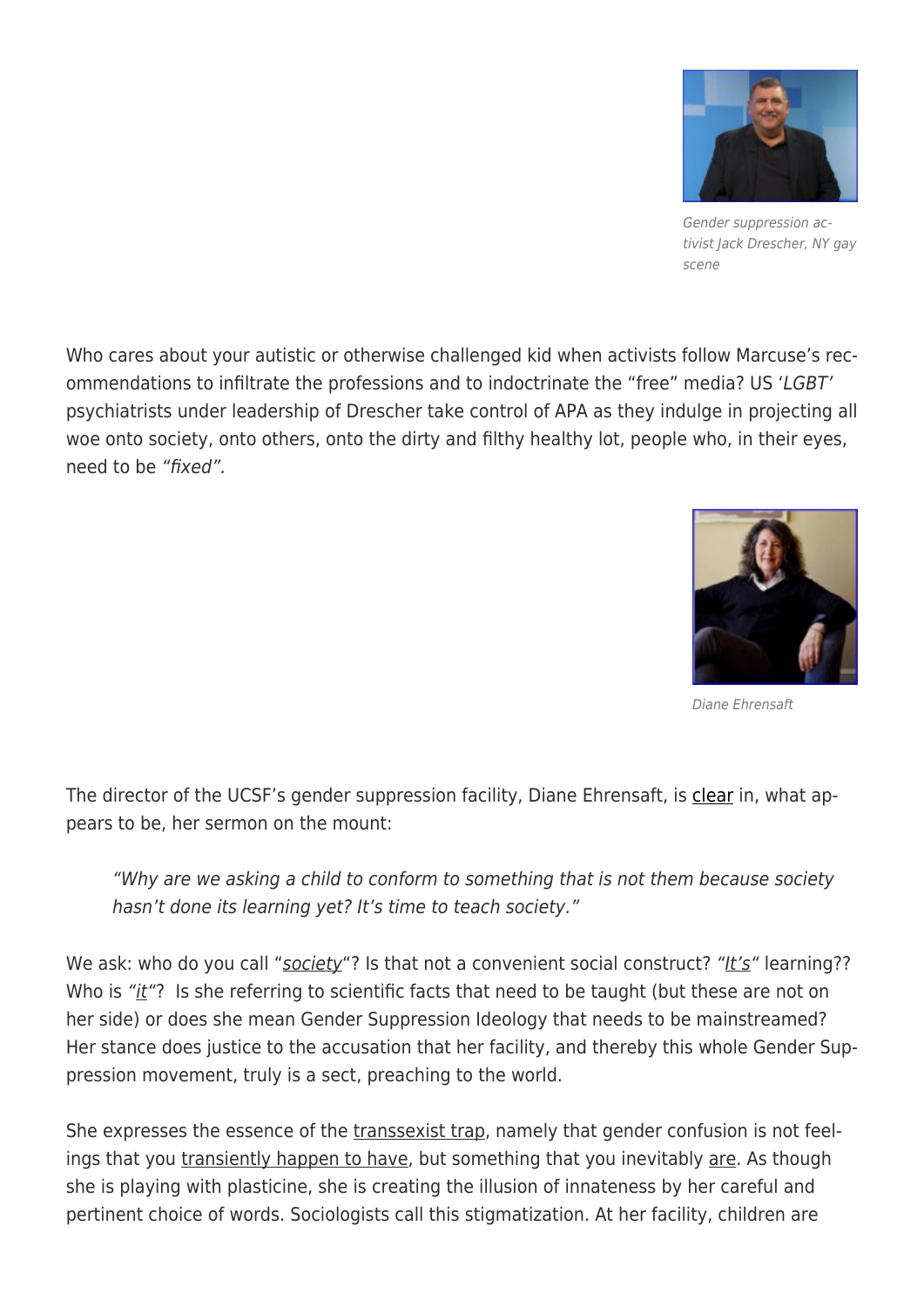branded for life. Little chance that they will get over it if she has her way.

A deeper layer of the trap is where the body cells of boys and girls are painted as equal and interchangable. This is of course a kingsize lie. There are 6500 genes of difference in each and every cell nucleus between the sexes. Puberty is a manifestation of that difference, but it does not CAUSE the difference. It is merely an expression of that multi-faceted kaleidoscope of being gendered which starts at conception. At the playground of any primary school, the difference is obvious.

Surprisingly few women who claim to be men, engage in competitive sports with men; their chances of winning are very slim due to the structure and functioning of their entire body.

### 5. Psychiatrists off-course

Mainstream psychiatry needs to stand for the right to be protected against yourself in your hour of need and confusion and delusion. Many die in the process of their obvious auto-aggression.

Up to 98% of the survivors get over their gender-suppression by the age of 26 as long as the suppression is not cheered on.

It is an auto-aggressive phenomenon, like others in psychiatry, leading to the highest number of suicide rates of all mental software conditions, not to mention the physical damage inflicted by pediatricians and internists who make it their business to let deluded people reign at their wards. Most patients who cling to their suppression do not grow older than 35 years of age, 40% die from hormone-induced heart attacks and cerebral haemorrhages and cancers, and no long-term evidence is there to underpin client consent. Informed consent is, as of 2022, a scam.

# 5. Conclusion

Where are human rights when a patient needs them? This a human rights issue of paramount magnitude. The FINA has failed. It is inevitably only going to get worse. Wait until 2023 when the hijacked Democratic Party rises to world power. Unsightly derriere, anyone?



To be continued.